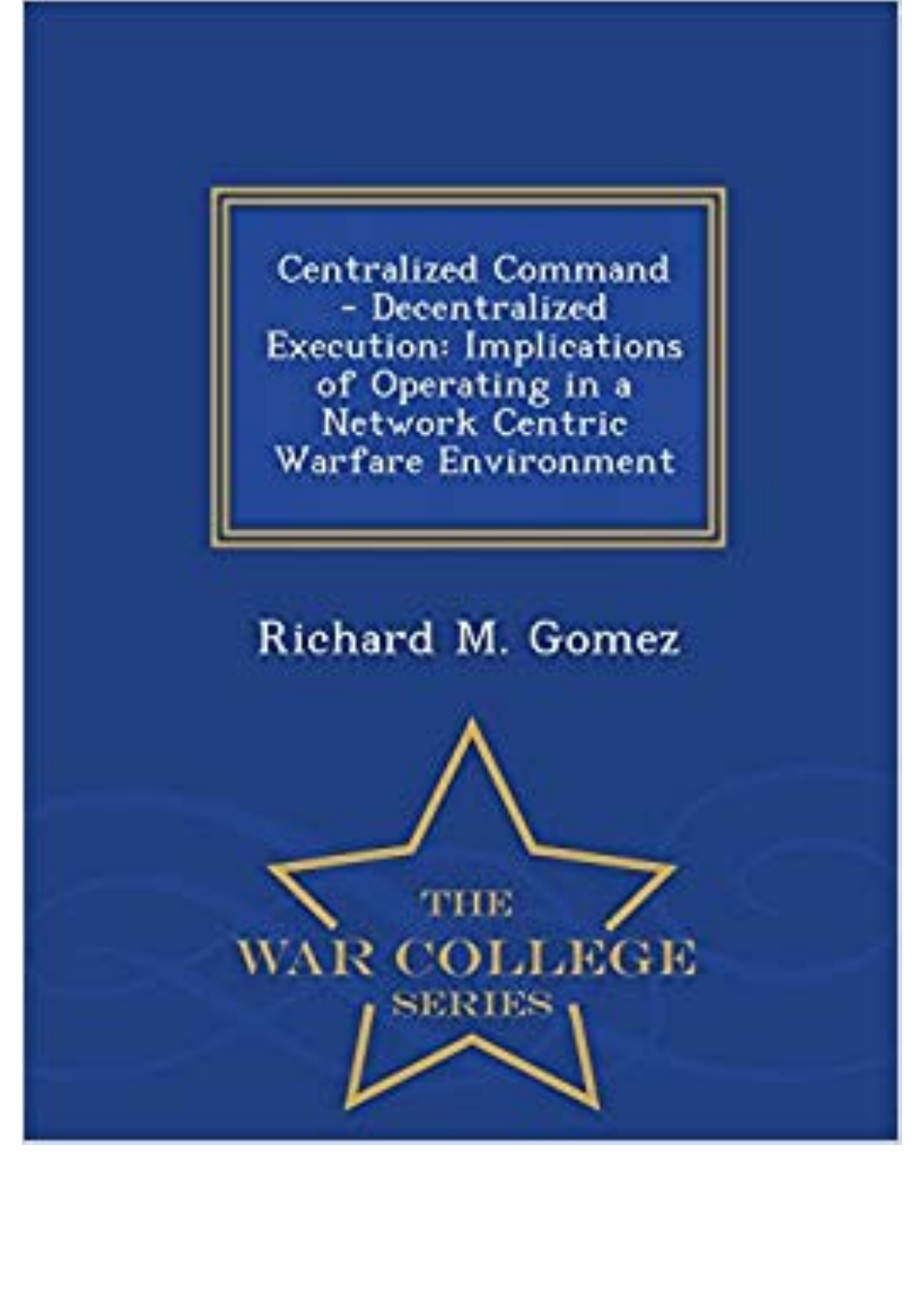*Richard M. Gomez*

**Centralized Command - Decentralized Execution: Implications of Operating in a Network Centric Warfare Environment - War College Series**

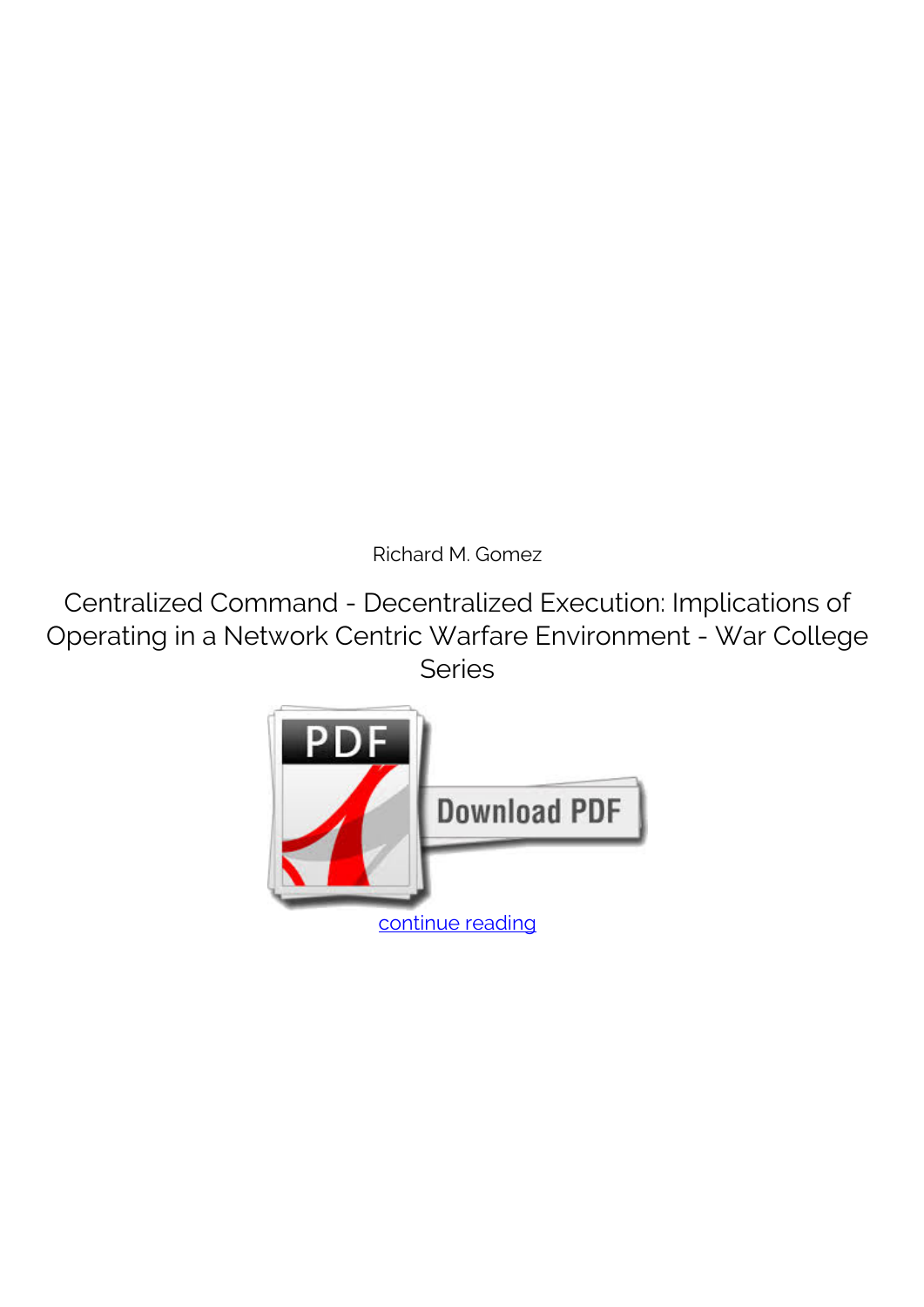This is a curated and comprehensive assortment of the most important works covering matters linked to national security, diplomacy, defense, war, strategy, and tactics.A few of the books in this Series are reproductions of historical works preserved by some of the leading libraries in the world. As with any reproduction of a historical artifact, a few of these books consist of missing or blurred pages, poor images, errant marks, etc. The collection spans centuries of thought and experience, and includes the most recent analysis of international threats, both typical and asymmetric. It also includes riveting first person accounts of historical battles and wars. We believe these books are essential to the collection and the study of war, and have as a result brought them back into printing, despite these imperfections.We hope you enjoy the unmatched breadth and depth of this collection, from the historical to the justpublished works.



[continue reading](http://bit.ly/2Tge8Fv)